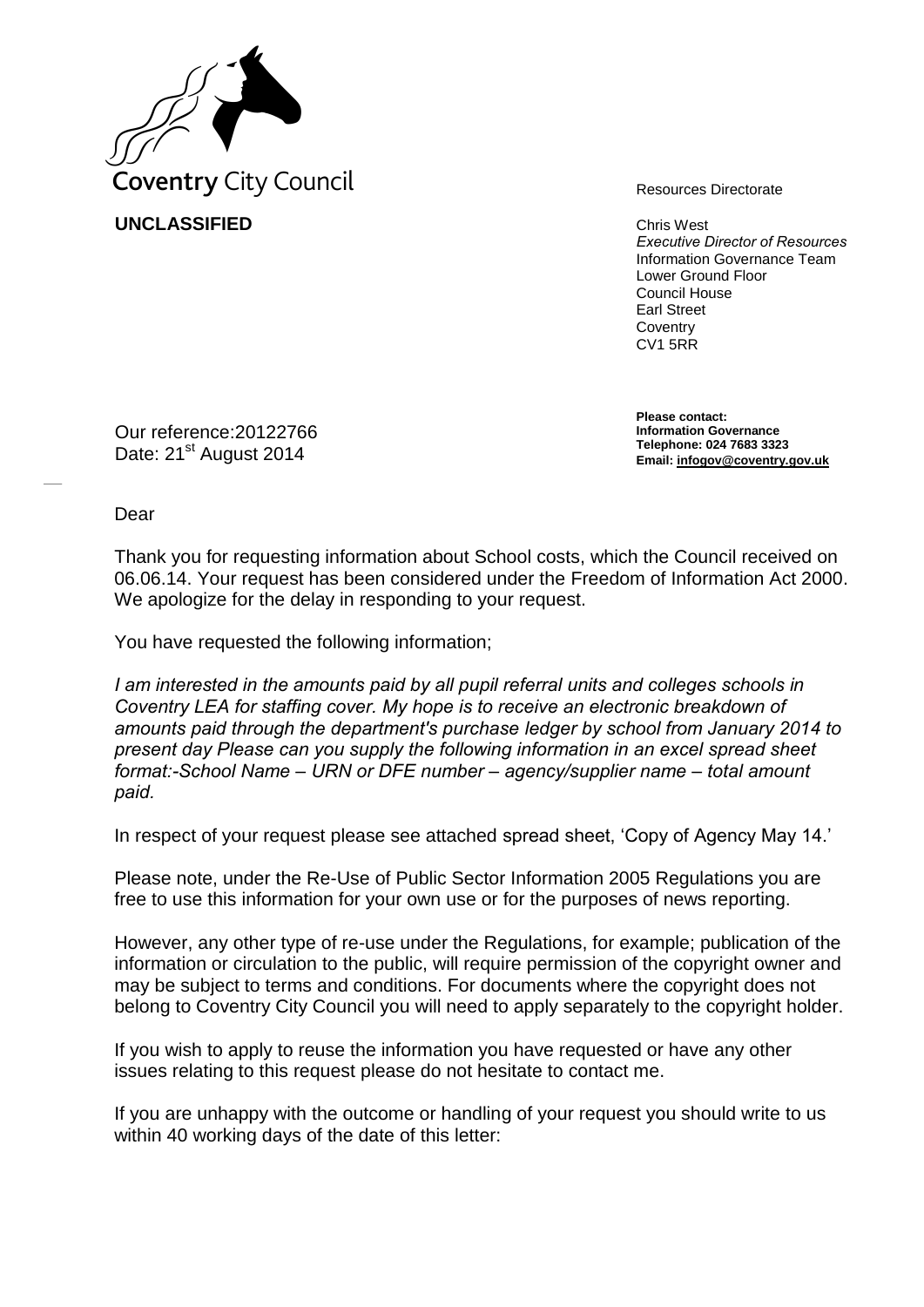Information Governance Council House, Room 21a Lower Ground Floor Earl Street, Coventry. CV1 5RR [infogov@coventry.gov.uk](mailto:infogov@coventry.gov.uk)

If having done that you are still dissatisfied, the Information Commissioner can be contacted at:

Information Commissioner's Office Wycliffe House Water Lane Wilmslow **Cheshire** SK9 5AF

Yours sincerely

Leonie Knight Administration Assistant

Enclosures: Copy of Agency May 14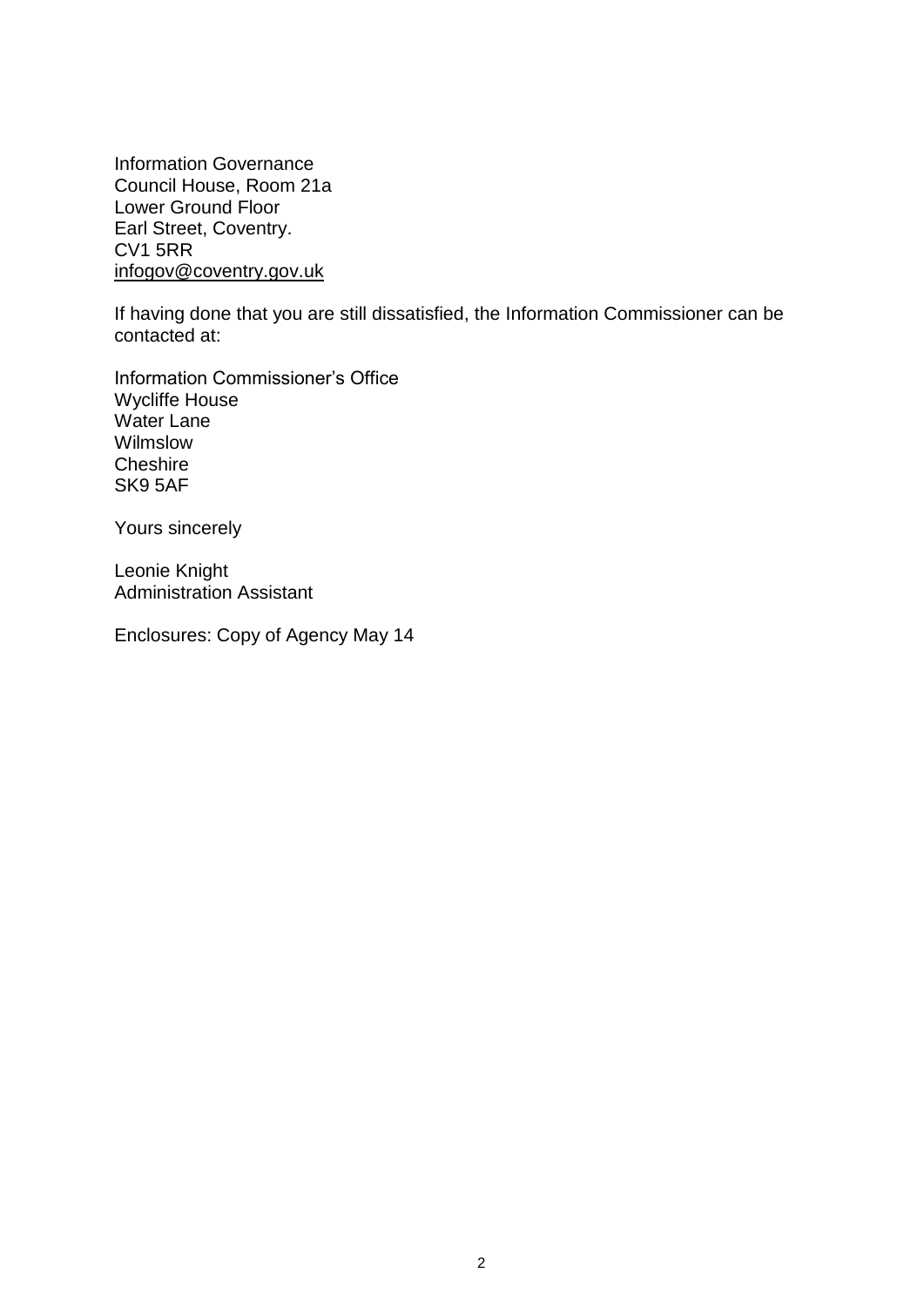#### **Summary of ELC Agency Supply Costs for January to May 2014 as @ 7.5.14**

### Note: Spend detailed below represents amounts paid to providers during the period, and does not necessarily represent the level of agency staff used during the period.

|                                        |               | Agency<br>supply staff |                                                                   |
|----------------------------------------|---------------|------------------------|-------------------------------------------------------------------|
| <b>ELC</b> name                        | <b>URN</b>    | Jan-May 2014           |                                                                   |
| Caludon / Wyken ELC                    | 134269        | 6.440.00               |                                                                   |
| Pregnant Schoolgirl Unit               | 103636        | 0.00                   |                                                                   |
| <b>SEN Alternative Provision (ABP)</b> | 135542/136819 |                        | 77,960.25 Includes The Link, Swanswell & Behaviour Management KS4 |
| The Grange ELC                         | 103634        | 11,164.00              |                                                                   |
|                                        |               | 95.564.25              |                                                                   |

## **Breakdown of agency supply staff expenditure by company**

|                                 |               | Axcis     | Connaught      | Connex       |           | Just Teachers | Monarch              | Teacheractive | <b>Teaching</b> |                    |
|---------------------------------|---------------|-----------|----------------|--------------|-----------|---------------|----------------------|---------------|-----------------|--------------------|
|                                 |               | Education | Resourcing Ltd | Holdings Ltd | Havs Plc  | Ltd           | <b>Education Ltd</b> | Ltd           | Personnel Ltd   | <b>Grand Total</b> |
| Caludon / Wyken ELC             | 134269        |           |                |              |           |               |                      | 6.440.00      |                 | 6,440.00           |
| Pregnant Schoolgirl Unit        | 103636        |           |                |              |           |               |                      |               |                 | 0.00               |
| SEN Alternative Provision (APB) | 135542/136819 | 7.842.00  | 15.468.11      | 1.600.00     | 10,020.00 |               | 3,570.00             | 28,330.00     | 11,130.14       | 77,960.25          |
| The Grange ELC                  | 103634        |           |                |              | 10.147.00 | 462.00        |                      | 555.00        |                 | 11.164.00          |
| <b>Grand Total</b>              |               | 7.842.00  | 15.468.11      | 1.600.00     | 20.167.00 | 462.00        | 3.570.00             | 35.325.00     | 11.130.14       | 95,564.25          |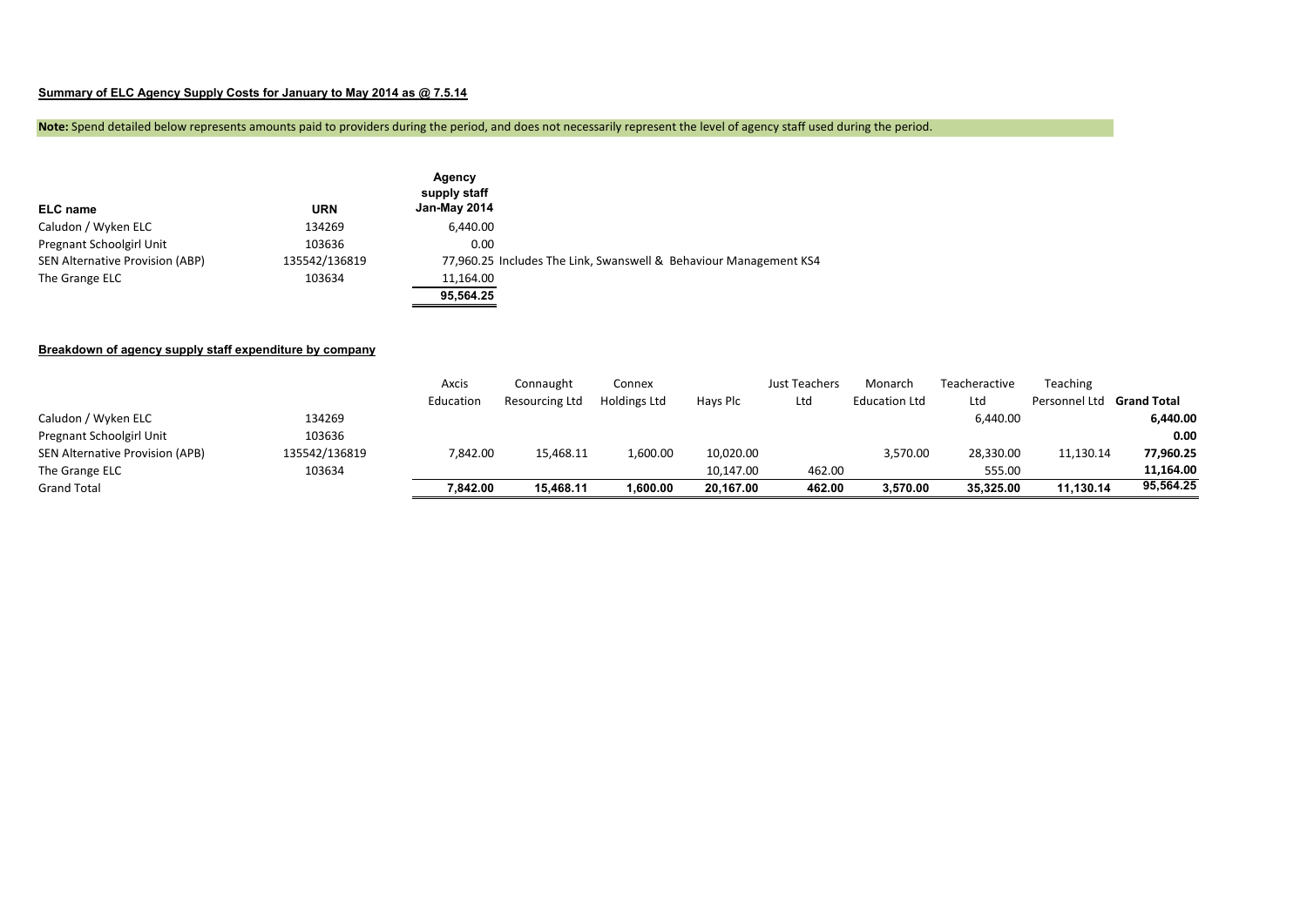### **REVENUE OU URN FORM 2013/2014 Primary Schools NB post accruals**

|        |             | Hill jelds |        | Alde mans Alde moo |             |      |       |     |        |      |       |       |            | riham Si ank ede.ck |                             | Gos o d | Gange Gangehust Heasal |      | Heney   |         | Ho b ook | Holly ast | Howes<br>ohn |              | ohn oseph  | Ke es ey | imb ck | i tie | ong o d    | Mano      |        | Mount  |  |        | o te s       |
|--------|-------------|------------|--------|--------------------|-------------|------|-------|-----|--------|------|-------|-------|------------|---------------------|-----------------------------|---------|------------------------|------|---------|---------|----------|-----------|--------------|--------------|------------|----------|--------|-------|------------|-----------|--------|--------|--|--------|--------------|
| CODE   |             | Nu se v    | G een  | $a$ m              |             | Hall | Heath | ak. | B idge | Geen |       | G een |            |                     | Gange imay Whitle Bid ak am |         |                        |      | Geen am |         |          |           |              | Guson Shelon | Cash       | G ange   | Wood   | Heath | <b>COL</b> | a k House |        | Nod HI |  | Hurlip | G een        |
|        |             |            |        |                    |             |      |       |     |        |      |       |       |            |                     |                             |         |                        |      |         |         |          |           |              |              |            |          |        |       |            |           |        |        |  |        |              |
|        |             | 7.967      |        |                    |             |      |       |     |        |      |       |       |            |                     |                             |         |                        |      |         |         |          |           |              |              | <b>839</b> |          |        |       |            |           |        |        |  |        |              |
|        |             |            |        |                    |             |      |       |     |        |      |       |       |            |                     |                             |         |                        |      |         |         |          |           |              |              |            |          |        |       |            |           |        |        |  |        |              |
|        |             | 7863       | 80 653 |                    |             |      |       |     |        |      |       |       |            |                     |                             |         |                        |      |         |         |          |           |              |              |            |          |        |       |            |           |        |        |  |        | 48 FDR 6 427 |
|        |             |            |        |                    |             |      |       |     |        |      |       |       |            |                     |                             |         |                        |      |         |         |          |           |              |              |            |          |        |       |            |           |        |        |  |        |              |
|        |             | (652)      |        | 4 79               |             |      |       |     |        |      |       |       | <b>SSA</b> |                     |                             | 22 892  |                        | 4477 | 23 989  | 4 5 0 7 |          | (60)      |              |              |            | 963      |        |       |            | 4 528     | 23 207 |        |  | 645.   |              |
| 066 SE |             |            |        |                    | 0 5483 0892 |      |       |     | 6.434  | 200  | 0.433 |       |            |                     |                             | 7.644   |                        |      |         |         |          |           |              |              |            |          |        |       |            |           |        |        |  |        |              |
|        |             |            |        |                    |             |      |       |     |        |      |       |       |            |                     |                             |         |                        |      |         |         |          |           |              |              |            |          |        |       |            |           |        |        |  |        |              |
|        |             |            |        |                    |             |      |       |     |        |      |       |       |            |                     |                             |         |                        |      |         |         |          |           |              |              |            |          |        |       |            |           |        |        |  |        |              |
|        | <b>O AL</b> |            |        |                    |             |      |       |     |        |      |       |       |            |                     |                             |         |                        |      |         |         |          |           |              |              |            |          |        |       |            |           |        |        |  |        |              |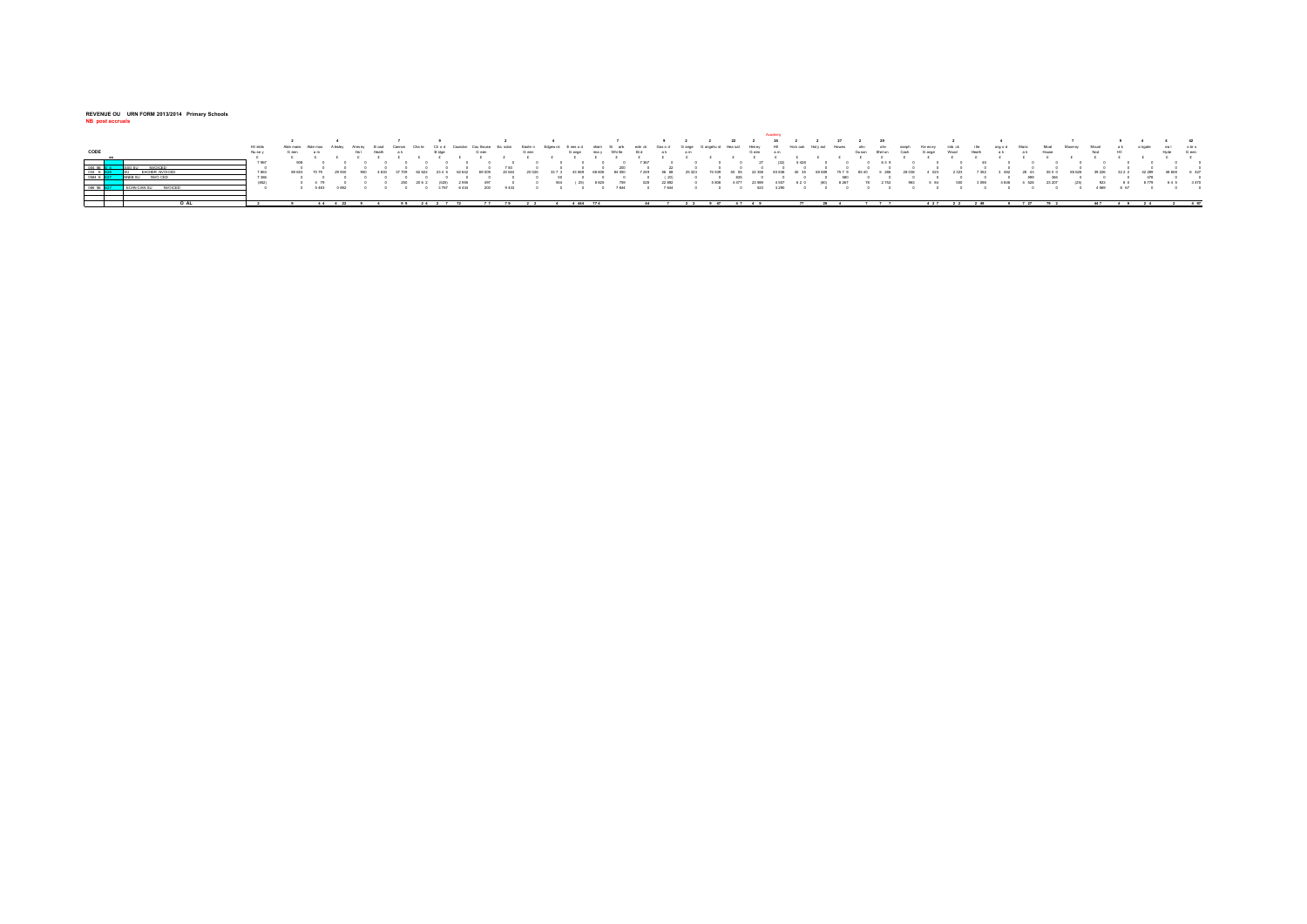|        |     | Radio d Ravensdale Rchaid Southields Sowe Spon St Sanion |                             |           |          |  |       |       |     |               |       |      |                                   |           |        |             |          |           |     |                      |      |                                                                                                                                                                                                                                                                                                  |        |         |     |         | empais Whtey Whitmoe Whobeley Wienhall Wyken Al All Chistthe Copus Good Hoy eighCE Outedy Saced St StAnnes St St St St St Stohns Stohn Stohn Sthay& St St Sthonnas SS Walegawe Adusts TTA |  |      |  |             |
|--------|-----|----------------------------------------------------------|-----------------------------|-----------|----------|--|-------|-------|-----|---------------|-------|------|-----------------------------------|-----------|--------|-------------|----------|-----------|-----|----------------------|------|--------------------------------------------------------------------------------------------------------------------------------------------------------------------------------------------------------------------------------------------------------------------------------------------------|--------|---------|-----|---------|-------------------------------------------------------------------------------------------------------------------------------------------------------------------------------------------|--|------|--|-------------|
|        |     | $-60$                                                    | Valley Gate Chistophe Bidge |           |          |  | Heath |       |     |               |       |      |                                   |           |        |             |          |           |     |                      |      |                                                                                                                                                                                                                                                                                                  |        |         |     |         | Augustnes Ba hoomews Eizabeihs Gegorys Co.E. ishe Vanney StBenedict Osbuigs atclus Mole eta-& aul                                                                                         |  |      |  |             |
|        |     |                                                          |                             |           |          |  |       |       |     |               |       |      |                                   |           |        |             |          |           |     |                      |      |                                                                                                                                                                                                                                                                                                  |        |         |     |         |                                                                                                                                                                                           |  |      |  |             |
|        |     |                                                          |                             |           |          |  |       |       |     |               |       |      | $\mathfrak{a}$ and $\mathfrak{a}$ | 0.842     |        |             |          | a a a a a |     |                      |      | $\mathbb{R}$ and $\mathbb{R}$ and $\mathbb{R}$ and $\mathbb{R}$ and $\mathbb{R}$ and $\mathbb{R}$ and $\mathbb{R}$ and $\mathbb{R}$ and $\mathbb{R}$ and $\mathbb{R}$ and $\mathbb{R}$ and $\mathbb{R}$ and $\mathbb{R}$ and $\mathbb{R}$ and $\mathbb{R}$ and $\mathbb{R}$ and $\mathbb{R}$ and |        |         |     |         |                                                                                                                                                                                           |  |      |  | $0 \t 24$   |
|        | 008 |                                                          |                             |           |          |  |       |       |     |               |       |      |                                   |           |        |             |          |           |     |                      |      |                                                                                                                                                                                                                                                                                                  |        |         |     |         |                                                                                                                                                                                           |  |      |  | 29 49       |
| 72 588 |     |                                                          |                             |           |          |  |       |       |     | 6 424         | 53937 | 5973 | 0838                              |           |        |             |          |           | 946 |                      |      | 498                                                                                                                                                                                                                                                                                              | 58 903 | 9 8 2 9 |     | 8998    |                                                                                                                                                                                           |  | 5332 |  | $0 \t4 \t7$ |
|        |     |                                                          | 050                         |           |          |  |       | 528   | 478 |               | 245   |      |                                   | 9 0 0 550 |        |             |          |           |     | $\sim$ $\sim$ $\sim$ | 6620 |                                                                                                                                                                                                                                                                                                  |        |         | 432 |         |                                                                                                                                                                                           |  |      |  | 2 942       |
|        |     | 7 254 (25) 38 875 26 367                                 | 8 4 8 4                     |           | 593 6448 |  |       | 2 827 |     | 7830 (60) 659 |       |      | 40(60)                            | 65 0 8231 |        | 0 3474 2303 |          |           |     |                      |      | 58 0 9 74 230 232 4 642                                                                                                                                                                                                                                                                          |        | 0.437   |     | $0$ (5) |                                                                                                                                                                                           |  |      |  |             |
|        |     |                                                          |                             |           |          |  |       |       |     | $0$ $0.085$   |       |      | 4796 272                          |           | 0.5565 |             |          |           |     |                      |      | $0 \qquad \qquad 0 \qquad \qquad 2548$                                                                                                                                                                                                                                                           |        |         |     |         |                                                                                                                                                                                           |  |      |  |             |
|        |     |                                                          |                             |           |          |  |       |       |     |               |       |      |                                   |           |        |             |          |           |     |                      |      |                                                                                                                                                                                                                                                                                                  |        |         |     |         |                                                                                                                                                                                           |  |      |  |             |
|        |     |                                                          |                             | 4497 7749 |          |  |       |       |     |               |       |      |                                   |           | 242    |             | $942$ 22 |           |     |                      |      |                                                                                                                                                                                                                                                                                                  |        |         |     |         |                                                                                                                                                                                           |  |      |  |             |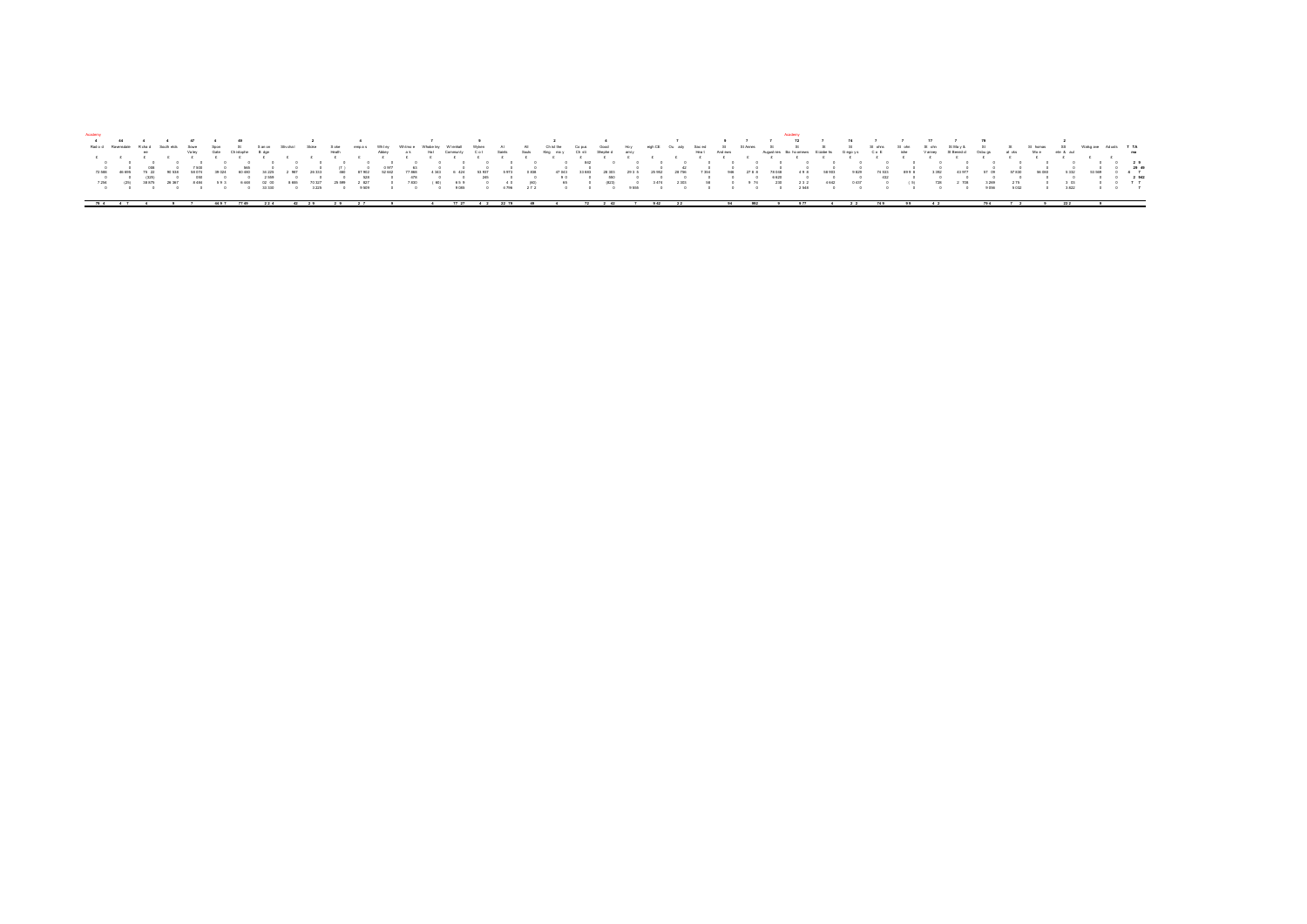# **REVENUE OUTTURN FORM 2013/2014 - Secondary Schools**

|                          |            |                                |       |         | Academy      |         |          | Academy   |         |            |          |          |         |              |
|--------------------------|------------|--------------------------------|-------|---------|--------------|---------|----------|-----------|---------|------------|----------|----------|---------|--------------|
| <b>NB</b> -post accruals |            |                                |       |         |              |         |          |           | 6       |            |          | 9        |         |              |
|                          |            |                                |       | Barrs   | Ernesford    | Foxford | Lyng     | President | Stoke   | Bishop     | Cardinal | Cardinal | Adjusts | <b>TOTAL</b> |
| <b>CODE</b>              | <b>CFR</b> |                                | check | Hill    | Grange       |         | Hall     | Kennedy   | Park    | Ullathorne | Newman   | Wiseman  |         |              |
|                          | heading    |                                | code  |         |              |         |          |           |         |            |          |          |         |              |
| 00116E <b>E28</b>        |            | CLERICAL SUPPLY INVOICED       |       | 16,402  | <sup>0</sup> |         |          | 165       | 11,395  |            | 0        | 3,155    |         | 31,117       |
| 00415E <b>E14</b>        |            | <b>SSO SUPPLY NVOICED</b>      |       |         |              |         |          |           |         |            |          |          |         |              |
| 03411E <b>E26</b>        |            | <b>SUPPLY TEACHER NVOICED</b>  |       | 111,110 | 22,267       | 75,468  | 50,193   | 15,243    | 6,007   | 101,083    | 113,113  | 118,703  |         | 613,187      |
| 05841E E27               |            | NNEB SUPPLY INVOICED           |       |         |              |         |          |           |         |            |          |          |         |              |
| 05941E <b>E27</b>        |            | EDUCATION ASST SUPPLY INVOICED |       | 742     | 0            | (4,960) | (7, 550) | 5,935     | (1,300) |            | (140)    | (540)    |         | (7, 813)     |
| 06615E <b>E27</b>        |            | TECHNICIAN SUPPLY NVOICED      |       |         |              |         |          |           |         |            | 0        |          |         |              |
|                          |            |                                |       |         |              |         |          |           |         |            |          |          |         |              |
|                          |            |                                |       |         |              |         |          |           |         |            |          |          |         |              |
|                          |            | <b>TOTAL</b>                   |       | 128,253 | 22,267       | 70,508  | 42,643   | 21,344    | 16,102  | 101,083    | 112,973  | 121,318  |         | 636,491      |
|                          |            |                                |       |         |              |         |          |           |         |            |          |          |         |              |